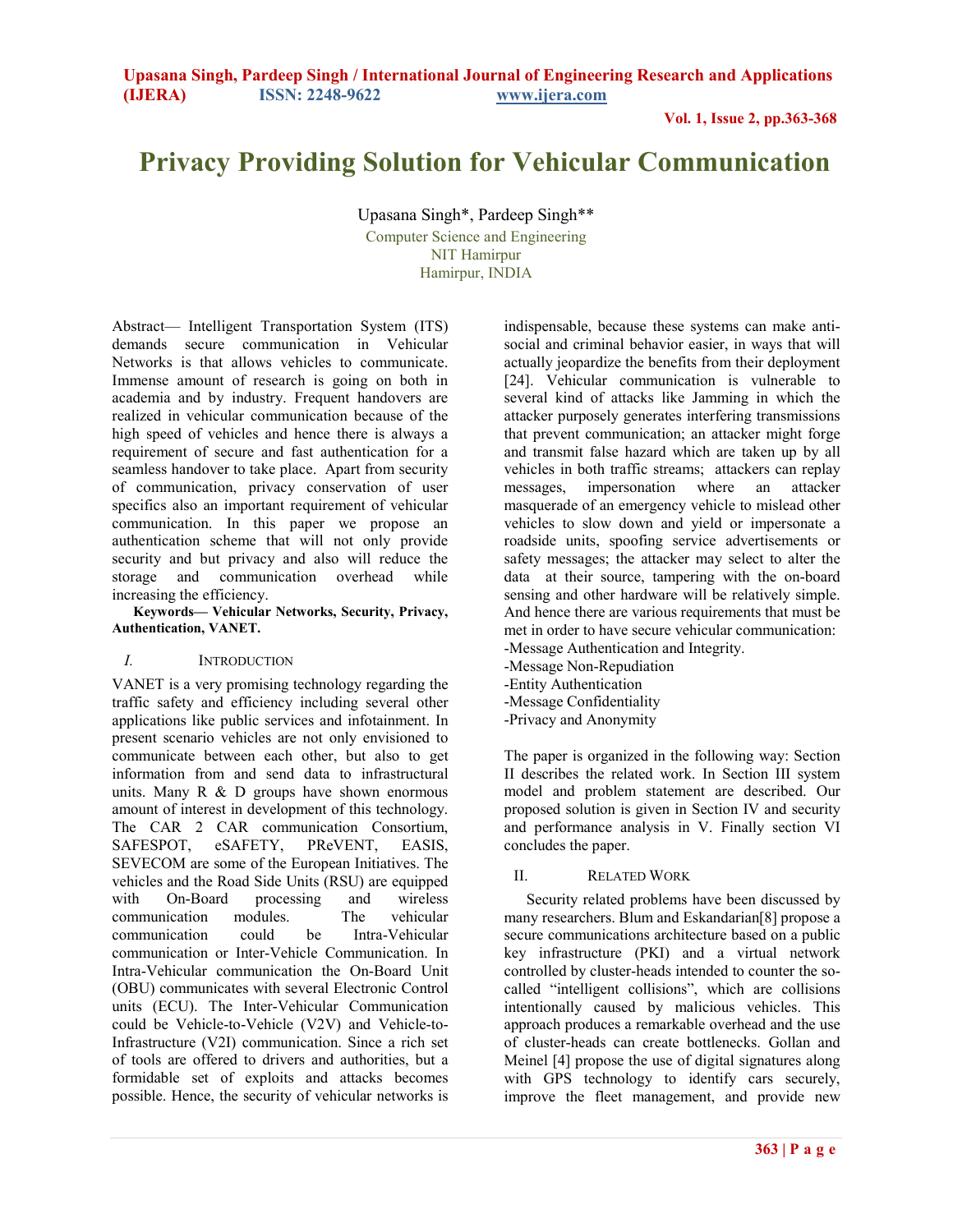## **Vol. 1, Issue 2, pp.363-368**

applications for the private and the public sector. Considering the problem from a different point of view, Hubaux et al. [5] emphasize the importance of privacy and secure positioning, and propose the use of Electronic License Plates (ELP) to identify vehicles. Although they recognize the importance of conditional privacy, they do not provide any specific solution to the problem. To the best of our knowledge, there are few articles that consider both security and conditional privacy preservation in VANETs. In this line, Raya and Hubaux [3] gave a foundational proposal of using pseudonym based approach using anonymous certificates and the public key infrastructure (PKI).The anonymous certificates are used to hide the real identities of users. This scheme required extra communication and had storage overhead. Also privacy could be invaded by logging the messages containing a given key and tracking the sender until her identity is disclosed. To avoid this attack, the authors proposed to use frequently updated anonymous public keys to fulfill the user's privacy requirements. However, this solution required storing large number of key pairs, hence making the secure distribution of keys, key management, and storage very complex; so this type of scheme should be avoided for the sake of practicality.

Lin et al. [6] presented GSIS, which is a conditional privacy-preserving scheme using group signatures [9], [10], and ID-based signatures [12]. In it a single membership manager is used to issues secret member keys to the vehicles. The conditional anonymity claimed applies only to the vehicles amongst the peer, with an assumption that the infrastructure points are trusted. Lu et al. [7] proposed an alternative way to overcome the limitation of prestoring a large number of anonymous certificates while preserving conditional privacy. They proposed a group signature based scheme, making an assumption that vehicles and RSUs are able to collaborate actively. Every vehicle gets a short-time anonymous certificate from a RSU after running a Two-round protocol when passing by the RSU. In order to prevent link ability of the messages, the vehicle should change the anonymous certificate regularly by interacting with RSUs. These frequent interactions may affect the network's efficiency.

It is also worth mentioning the schemes in [13], [14], which also rely on RSUs. In [13], the method of mix-zones is used to enhance the anonymity of vehicles. However, this scheme still relies on preloading a large set of anonymous certificates in each vehicle. In [14], by exploiting a keyed hash message authentication code (HMAC), a scheme with low

communication overhead is proposed for secure vehicle communication. This scheme requires a vehicle to obtain a symmetric key from an RSU using a key agreement protocol. In order to protect its privacy, the vehicle should use different public keys to communicate with the RSUs. Hence, the vehicle still needs to pre-load a certain number of anonymous certificates. As to robustness, the schemes in [13], [14] fully rely on RSUs. If an RSU collapses, then these schemes will not work any more.

Some other group signature based schemes are proposed in [15], [7], [16], where signer privacy is conditional on the group manager. They have the problem of identity escrow, i.e. the group manager could reveal the identity of any group member. The group based schemes could not be applied properly due to certain limitation as the difficulty in election of group leader due to the non-availability of a trusted entity among the peer vehicles; also there may be too few cars in the vicinity to create a group.

 An ID-based security framework for VANETs is proposed by Kamat et al: [17], [18] to provide authentication, non-repudiation, and pseudonymity. However, their framework is limited by the strong dependence on the infrastructure for short-lived pseudonym generation, which renders the signaling overhead overwhelming. The proposed nonrepudiation scheme enables a single authority to retrieve the identity which may raise the concern on potential abuse. Schemes leveraging pseudonyms in VANETs can also be found in [19], [20] with the revocation feasible in limited settings, and in [21] where the certificate authority maintains mapping from an identity to the set of vehicle-generated pseudonyms.

By using ID-based cryptography [12] to avoid complicated certificate management, [14] designed an efficient conditional privacy-preserving protocol for vehicular communications. Their approach relies on tamperproof devices embedded in the vehicles. The system's master key is stored in those tamper-proof devices so that pseudoidentities can be generated locally. Storing the system's master key in each vehicle may expose the system to powerful attackers and unpredictable risks even if the storage devices are assumed to be tamper-proof. Those expensive tamperproof devices can prevent attackers from reading the secrets physically stored in them. However, since the system's master key will be involved in local computations, the attacker has the chance to measure the energy (or time) consumed by the computations, and the emitted electronic radiation,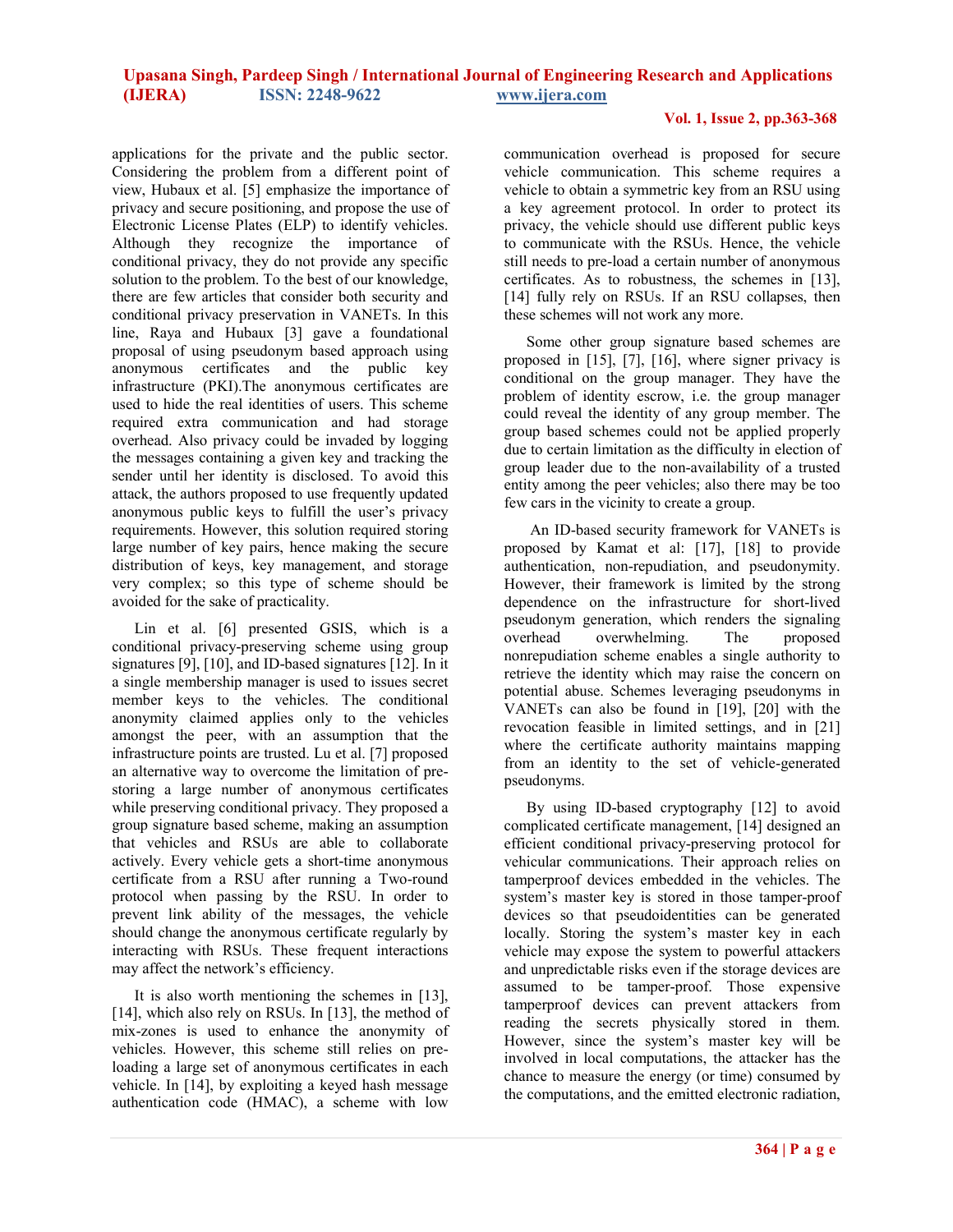## **Vol. 1, Issue 2, pp.363-368**

which contains information about the secret. With this information and by means of statistical methods, the attacker can launch powerful key extraction attacks such as side channel attack [22], [23], which are wellknown in cryptography. Although the side channel attack may be expensive to regular users, it is attractive and practical to organized criminals since, once the master key is extracted, they have full control over the system [2].

In some more recent works the use of ECC (Elliptic Curve Cryptography) is seen like [2] bilinear map along with ECC is used and they focused on group based solution. Sun et al. [1] proposed solution based on ID-based cryptography in order to avoid the use of certificates. M. Raya pints out the drawbacks of asymmetric cryptography as; using ECC (Elliptic Curve Cryptography), the most compact public key cryptosystem so far, the estimated security overhead of the signature and certificate is around 140 bytes.

So it shows that asymmetric cryptography based solutions using certificates and signatures are secure but generate computational and storage overhead. Also group based schemes cannot be employed efficiently because of the reasons already discussed.

#### III. SYSTEM MODEL AND PROBLEM STATEMENT

#### *A. System Model*

Vehicular networks consist of several entities.

-TA: A Trusted Authority which could be a law enforcement authority (or a group of authorities) could trace and disclose the identity in case of accident or crime.

-AAA server: It is authentication, authorization and accounting server which authenticates the vehicle when it first enters the network and establishes the keys to be used.

-RSU: Road side units which act as the access points or access routers.

-The OBUs are installed on vehicles, RSUs and AAA server. In order to have seamless mobility and support the infotainment applications the network is FMIPv6 based.

## *B. Problem Statement*

*1.* The OBUS have less storage and computational power than the RSU.

2. Even though tamperproof OBUS could be used to secure the data stored and prevent the attacker from reading it but while communication the energy could be intercepted.

3. In asymmetric cryptography like ECC (Elliptic Curve Cryptography), the most compact public key cryptosystem so far, the estimated security overhead of the signature and certificate is around 140 bytes.

4. The vehicles are highly mobile and hence have very less time to connect to a new RSU. The time to complete the handover is dependent on the number of messages exchanged during the handover.

The vehicular networks provide safety and commercial applications to the users and with the advent of infotainment applications the vehicular networks need support multimedia and real-time services. The handover in vehicular networks have to be secured while maintaining the computational and storage overhead. For real-time services such as infotainment application in vehicular networks the latency problems are not desirable. Therefore, a security framework has to be developed that will reduce the computational complexity.

#### IV. OUR SOLUTION

In our solution we will be using terms vehicle and mobile node interchangeably similarly Access router (AR) and Road Side Unit (RSU) interchangeably. We have divided the Solution in three phases starting with mutual authentication and Key agreement phase, next verification phase and the handover phase.

Each vehicle is given a unique identity UID and password PSW by the TA. When the vehicle enters a network it enters UID and PSW in the OBU which generates a pseudoidentity  $ID_A$  as;

## $ID_A = (UID \bigoplus PSW).$

*A. Mutual Authentication and Key agreement:* 

1. The AAA server chooses two large primes p and q and keeps them secret, it than computes  $n =$ 

$$
(p.q). \qquad \mathbf{n} = \mathbf{p}, \mathbf{q}
$$

2. When the vehicle first enters the network it sends ID<sub>A</sub> to the AAA server. AAA server than computes  $J_A = f(ID_A)$   $J_A = f(ID_A)$  and sends  $J_A$ to the vehicle.

3. AAA chooses a secret s such that 1≤s≤n-1. Than Computes  $v = (J_A.s)^2 \mod a$  $n \times - \mathbf{U}_A \cdot \mathbf{S}$  mod  $\mathbf{u}_{\text{which}}$  is the Vehicles public key.

 4. AAA selects and sends a shared secret 'g' to the vehicle.

5. Both AAA server and vehicle choose respective secret numbers a and b such that  $1\leq a$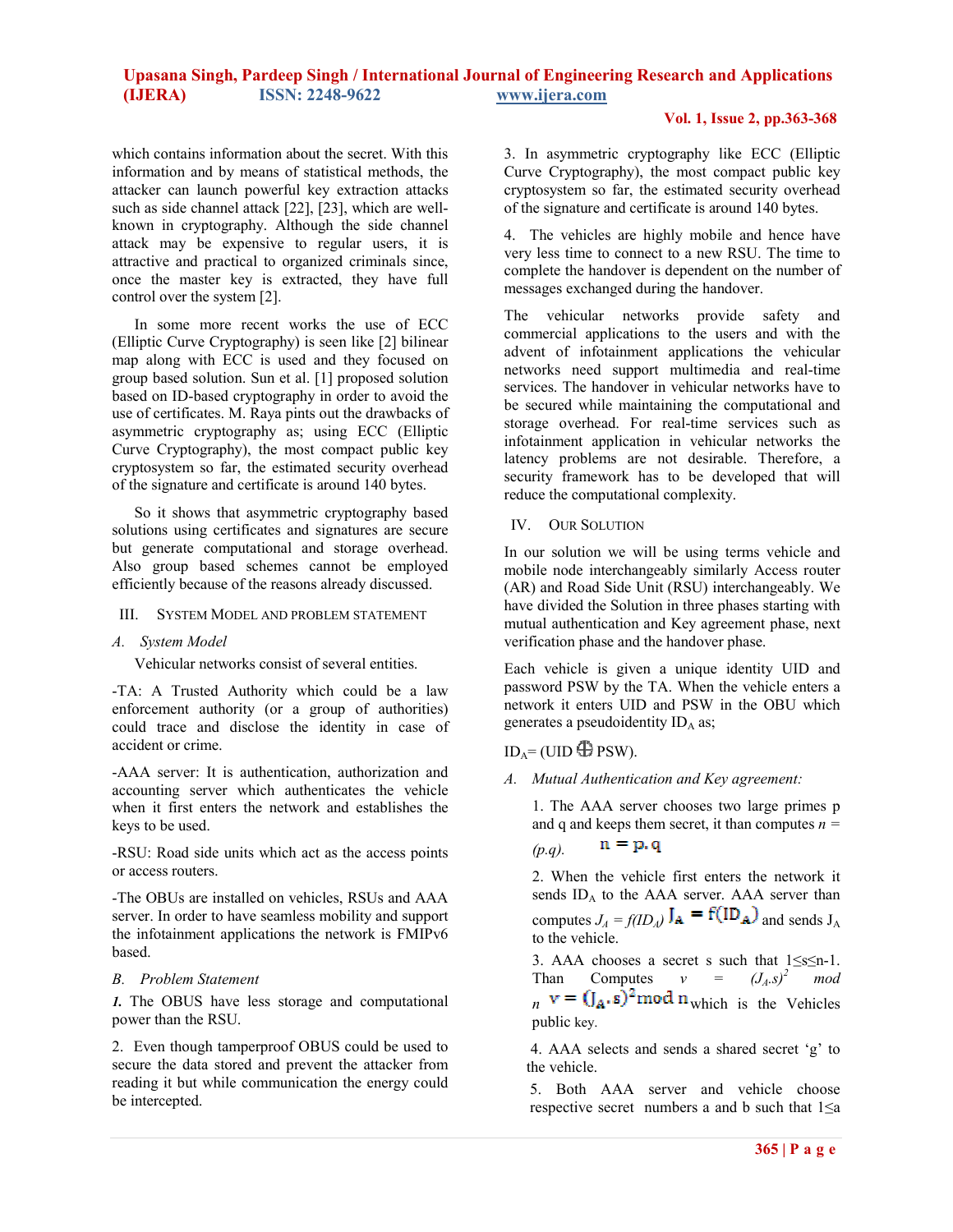**Vol. 1, Issue 2, pp.363-368**

and b  $\leq g-2$  each co-prime to g-1. They respectively compute  $a^{-1}$  mod g-1 and  $b^{-1}$  mod g-

$$
1.^{b^{-1} \bmod g-1}
$$

6. AAA server chooses a secret K such that 1≤k≤g-1, and computes (k.a) mod g  $(k.a) \mod g$  and sends to the vehicle.

7.Vehicle than multiplies the received value by b and sends it to AAA.

8. AAA than multiplies the received value by a-

<sup>1</sup>mod g-1  $a^{-1}$  mod g-1 which undoes its previous multiplication and sends it back to the vehicle.

9. Vehicle multiplies the received value by  $b^{-1}$  $mod\ g-1$  which results in  $K \mod g$ . **K** mod g

This *K* mod g **K** mod g is the shared secret key between the AAA and the vehicle which is used as the Master key (MK). This key will not be used for any kind of encryption it will only be used for deriving handover encryption key.

10.The AAA computes handover encryption key  $(HEK)$  using the MK as  $HEK$  $(MK||ID_{MN}||ID_{AR})$  and sends the HEK to the corresponding AR .

## *B. Verification Phase:*

Before the vehicle attaches to the new RSU and disconnects from the previous one, previous RSU is responsible to send V's related authentication information to the new one. Whenever a vehicle enter the vicinity of an RSU and have to communicate its identity must be verified. Verification steps are as follows:

- 1. Vehicle sends  $ID_A$  and  $x = (J_A.r)^2$  mod  $n = (f_{\mathcal{A}}r)^2$  *mod n* to the NAR(RSU).
- 2. NAR than randomly select a challenge bit e=0 or 1 and send to vehicle.
- 3. The vehicle than compute  $y = (ID_A.r) \mod n$  $y = (Id, r) \mod n$  if e=0 and  $y = (ID_A.r.s) \mod n$  if e=1 than  $y =$ *(IDA.r.s) mod n* and sends it to NAR.
- 4. NAR than computes  $J_A$  from  $ID_A$  using f and  $y^2 = (x, v^e) \mod n$  $y^2 = (x, v^e) \mod n$ . If both the values of y received and calculated are same than the verification is successful.

## *C. Handover Phase:*

- 1. The MN sends RtSolPr request to the PAR to which it is already connected for the information of the available ARs.
- 2. The PAR than sends the information of the ARs to which the MN could attach via PrRtAdv.
- *3.* When the MN selects NAR to which it wants to connect it sends;

 $Msg1 = HEK(ID_{MN},ID_{PAR},ID_{NAR}, None_{MN})$  $MsgI = HEK( ID_{MN}$ ,  $ID_{PAR}$ ,  $ID_{NAR}$ , Nonce<sub>MN</sub> $)$ ,  $H(HEK, ID_{MN} \parallel ID_{PAR} \parallel ID_{NAR} \parallel Nonce_{MN})$ <br>**H**(HEK, ID<sub>MN</sub> || ID<sub>PAR</sub> || ID<sub>NAR</sub> ||Nonce<sub>MN</sub>) along with the verification request.

- *4.* NAR on receiving Msg1 from MN firstly verifies the MN and than responds with *Msg2= HEK(IDMN, IDPAR, IDNAR, NonceMN,*   $Nonce_{NAR}$ *, H(HEK, ID<sub>MN</sub> ||ID<sub>PAR</sub>* || *ID*<sub>NAR</sub> ||  $Nonce<sub>MN</sub> || None<sub>MAP</sub>$ .
- 5. After exchanging message Msg1 and Msg2 the Handover key HK it be computed by the MN using a one way hash function;  $HK = (HEK, ID_{MN} \parallel ID_{NAR} \parallel None_{MNP} \parallel$ *NonceNAR)*

which will be used further during Handover.

- 6. The MN will send FBU (Fast Binding update) message to the PAR along with some MAC (Message Authenticated Code) i.e. FBU, H(HK, NCoA, NonceNAR).
- 7. PAR than sends handover initiation HI message along with received MAC i.e. HI, H (HK, NCoA, NonceNAR).
- 8. On receiving the message NAR generates HK and verifies if what is received is same and if the verification is successful it sends Hack (Handover acknowledgement) to the PAR.
- 9. PAR responds with an FBack (Fast Binding Acknowledgement).
- 10. MN on attaching to the NAR transmits FNA (Fast Neighbor Advertisement) to the NAR to inform its presence.

## *V.* SECURITY AND PERFORMANCE ANALYSIS

Our solution provides Identity privacy and anonymity via the use of pseudoidentity. Mutual authentication of MN and NAR is guaranteed via HK. Secrecy is achieved as Msg1 and Msg2 exchanged between MN and NAR are kept secret from an adversary. HK is only shared between MN and NAR. Neighbor ARs can not derive HK and the key is kept secret from the attackers.Msg1 and Msg2 exchanged between MN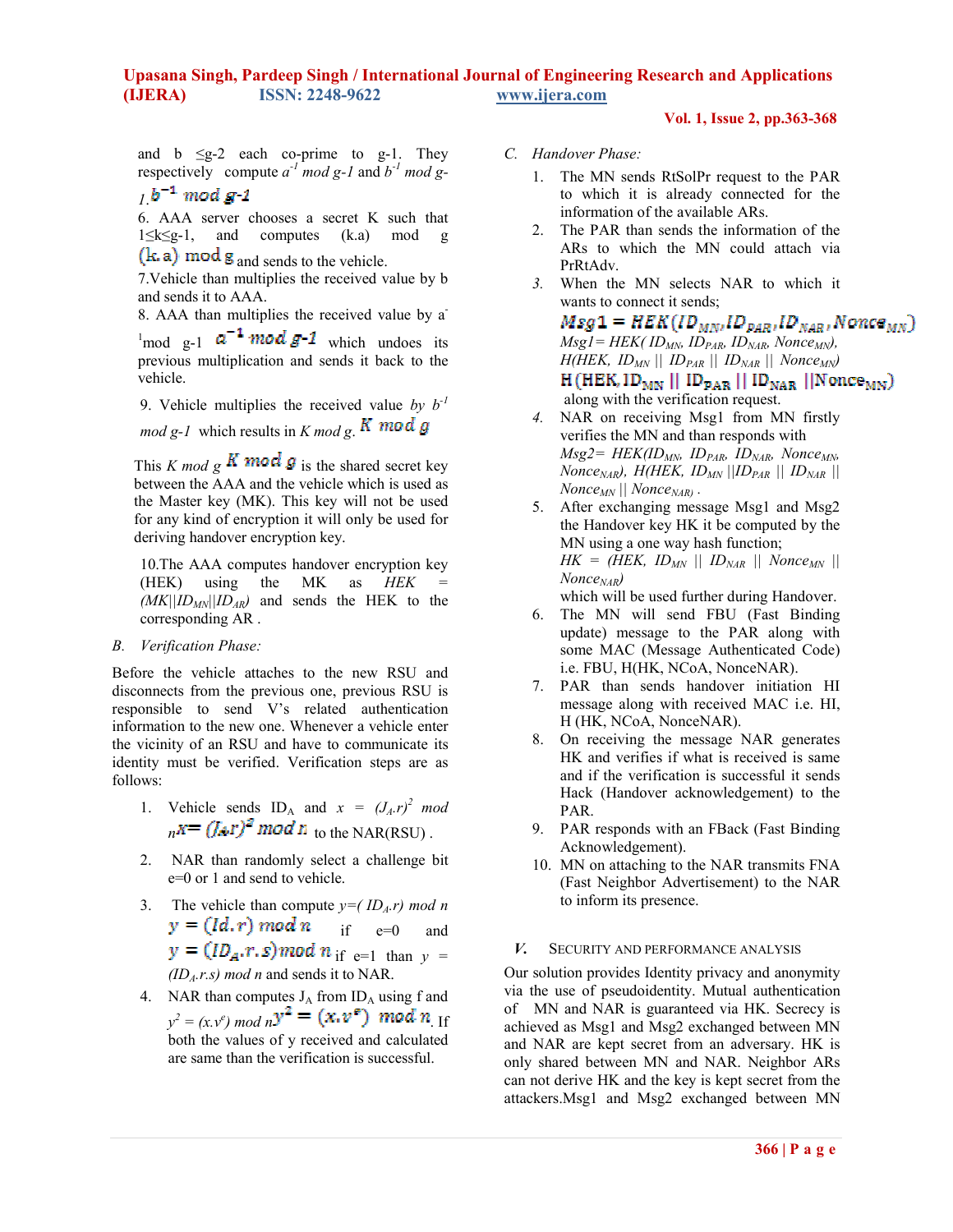#### **Vol. 1, Issue 2, pp.363-368**

and NAR cannot be altered by the attacker and hence integrity is achieved.

Denial of Service attack: Our proposal suggests a secure binding update authentication scheme using a security association between AR and MN. The scheme provides not only mutual authentication between MN and ARs, but also guarantees secrecy between ARs.

Know-key Security: If the attacker have intercepted the previous session key, still he can't use them to derive new session keys as both vehicle and RSU both generates new nonce for every new session, and in addition protected by the secure hash function. Hence our solution is secure against any adversary known key attacks.

Passive attack: A passive attack is possible if the attacker tries to guess the session key based on the information available publically. Even if the attacker performs a passive attack, he can't succeed as after verification both vehicle and the RSU will compute their session keys based on their secret shared information and the attacker could not compute. Therefore the proposed protocol resists against the passive attack.

Man in middle attack: It is a kind of active attack. Since no information about the secret key is revealed so the solution is safe against the man in middle attack.

Performance analysis:

First we defined some computational parameters as follows:

- *Thash* denotes the time for the hash operation.
- *Tsym* denotes the time for the symmetric encryption/decryption operation.
- *Tasym* denotes the time for the asymmetric encryption/decryption operation.
- • *Trandom* denotes the time for generating a random number.
- *Tmul* denotes the time for the multiplication operation
- *Tinv* denotes the time for the inverse operation

*Tsym* is at least 100 times faster than *Tasym* in software. Moreover, *Thash ≈* 0.5ms, *Trandom ≈*  0.5*ms, Tsym*  $\approx$  8.7*ms, Tmul*  $\approx$  0.5 ms, *Tiny*  $\approx$  19*Tmul* [27] [28].

Computational overhead during authentication and key agreement phase:

at V: Thash + Tinv + Tmul + Tmul + Tasym  $\approx 889.4$ ms

at AAA: T*mul* + T*random* +T*mul* +T*inv* +T*mul* +T*mul* +T*hash* + T*asym ≈* 882.2 ms

At V: Computational overhead during handover phase;

T*mul* + T*mul* + T*sym* + T*hash* + T*hash* + T*random* + T*hash ≈* 11.7 ms

Total computational overhead at V is:

 $Thash + Timv + Tmul + Tmul + Tasym + Tmul + Tmul$  $+$  Tsym + Thash + Thash + Trandom + Thash  $\approx$ *901.1 ms* 

At RSU: Computational overhead during handover phase;

T*random* + T*random* +T*mul* + T*sym* + T*hash* +  $Trandom + Thash \approx 11.7$  ms

Total computational overhead at RSU (with the AAA);

T*mul* + T*random* +T*mul* +T*inv* +T*mul* +T*mul* +T*hash* + T*asym +* T*random* + T*random* +T*mul* + T*sym* + T*hash* + T*random* + T*hash ≈* 893.9 ms

#### VI. CONCLUSION

Vehicular networks are the vital solution to secure and efficient transportation system proving different types of applications to the vehicles. In order to take full advantage of the vehicular networks the communication must be secured meeting all the security requirements. Our proposed solution provides security and privacy both using symmetric key cryptography reducing the computation and storage required. Also, it enables to reduce the handover latency by reducing the number of messages exchanged with AAA server to zero.

#### **REFERENCES**

- [1] J. Sun, C. Zhang, Y. Zhang, "An Identity-Based Security System for User Privacy in Vehicular Ad Hoc Networks", *IEEE Trans. Parallel and Distributed System 2010*, Vol. 21, No. 9, p 1227-1239.
- [2] L. Zhang, Q. Wu, A. Solanas, "A Scalable Robust Authentication Protocol for secure Vehicular Communication", *IEEE Trans. Vehicular Technology 2010*, Vol. 59, No. 4, p 1606-1617.
- [3] M. Raya, J. Hubaux, 'Securing vehicular ad hoc networks', Journal of Computer Security, Special Issue on Security of Ad Hoc and Sensor Networks 2007, Vol. 15, No. 1, p 39–68.
- [4] L. Gollan, C. Meinel, "Digital Signatures for Automobiles", *Technical Report, Institute for Telematike 2004*, Vol. 6, No. 1,p 24-29.